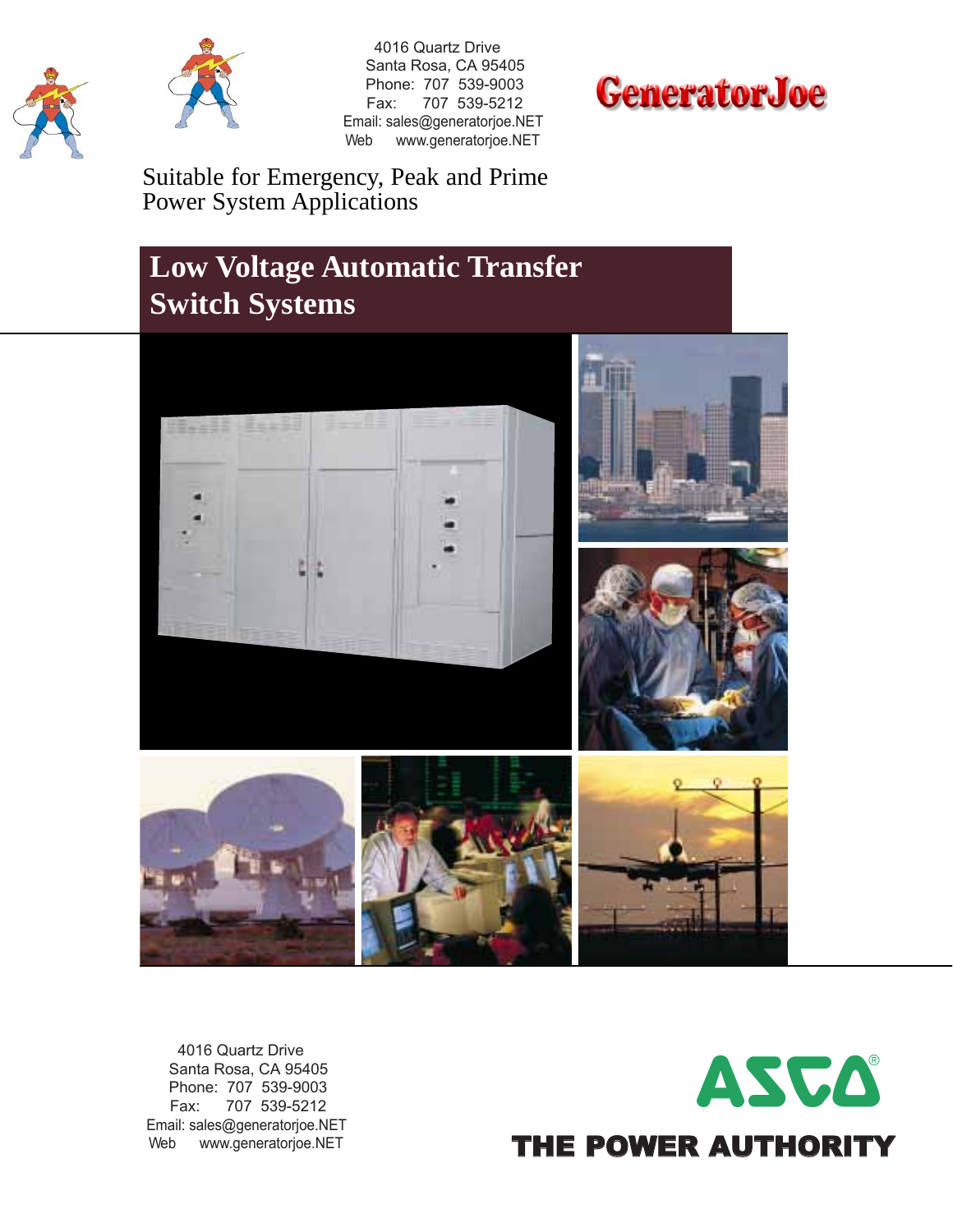# **ASCA** THE POWER AUTHORITY

ASCO's experience and commitment to excellence in designing and building Emergency Power Control Systems for any application has made us the premier manufacturing and service organization in the world.

For over 100 years we have built upon a tradition of providing our customers a full range of high performance and quality products. ASCO's experience spans the history of the power control industry and since 1888 we have set the standard for the entire industry. Our reputation as the leader in emergency power control equipment speaks to the quality of our products and the dedication of our people.

ASCO operates two modern facilities dedicated to manufacturing low and medium voltage power control systems. Located in Parsippany, New Jersey and Stockton, California, these manufacturing plants produce state-of-the-art power control systems for emergency or standby power generation, peak load shaving, prime power, parallel with utility, cogeneration, emergency load management and power distribution. These products are designed and manufactured to meet and exceed the demands of a growing global market.

Our ongoing dedication to research & development and extensive testing have confirmed ASCO products as the industry standard. Since our beginnings this same dedication has established ASCO as the pioneering innovator in the emergency power control industry. This commitment continues to set ASCO apart as the company that stands at the threshold of new technologies and has resulted in a long list of industry firsts throughout the years.

ASCO has always been committed to providing a full range of products with only one thing in mind... transferring power from an available source to a critical load. Telecommunications systems, data networks, industrial processes and critical installations demand proven emergency and standby power transfer solutions. As the worlds leader in emergency and standby power, ASCO products and systems safeguard your business... because we keep your power on.



Fig. 2 Stockton, California, USA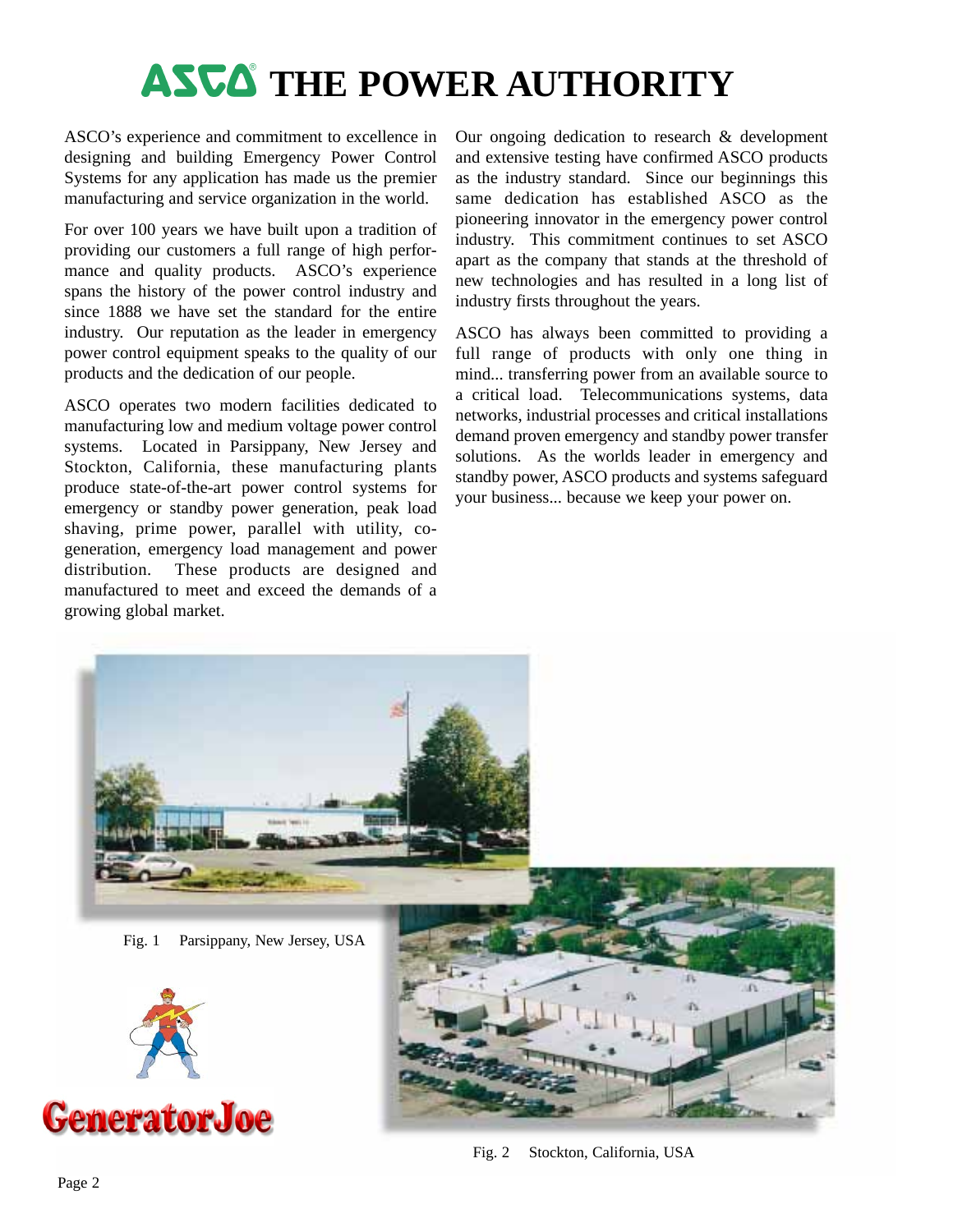### **ASUA** Automatic Transfer Systems **Product Overview**

| <b>Content</b><br>Page |
|------------------------|
|                        |
|                        |
|                        |
|                        |
|                        |
|                        |
|                        |

**For more information on ASCO Automatic Transfer Systems contact your nearest ASCO source at 800-937-ASCO or visit our website at www.asco.com.**



 4016 Quartz Drive Santa Rosa, CA 95405 Phone: 707 539-9003 Fax: 707 539-5212 Email: sales@generatorjoe.NET Web www.generatorjoe.NET

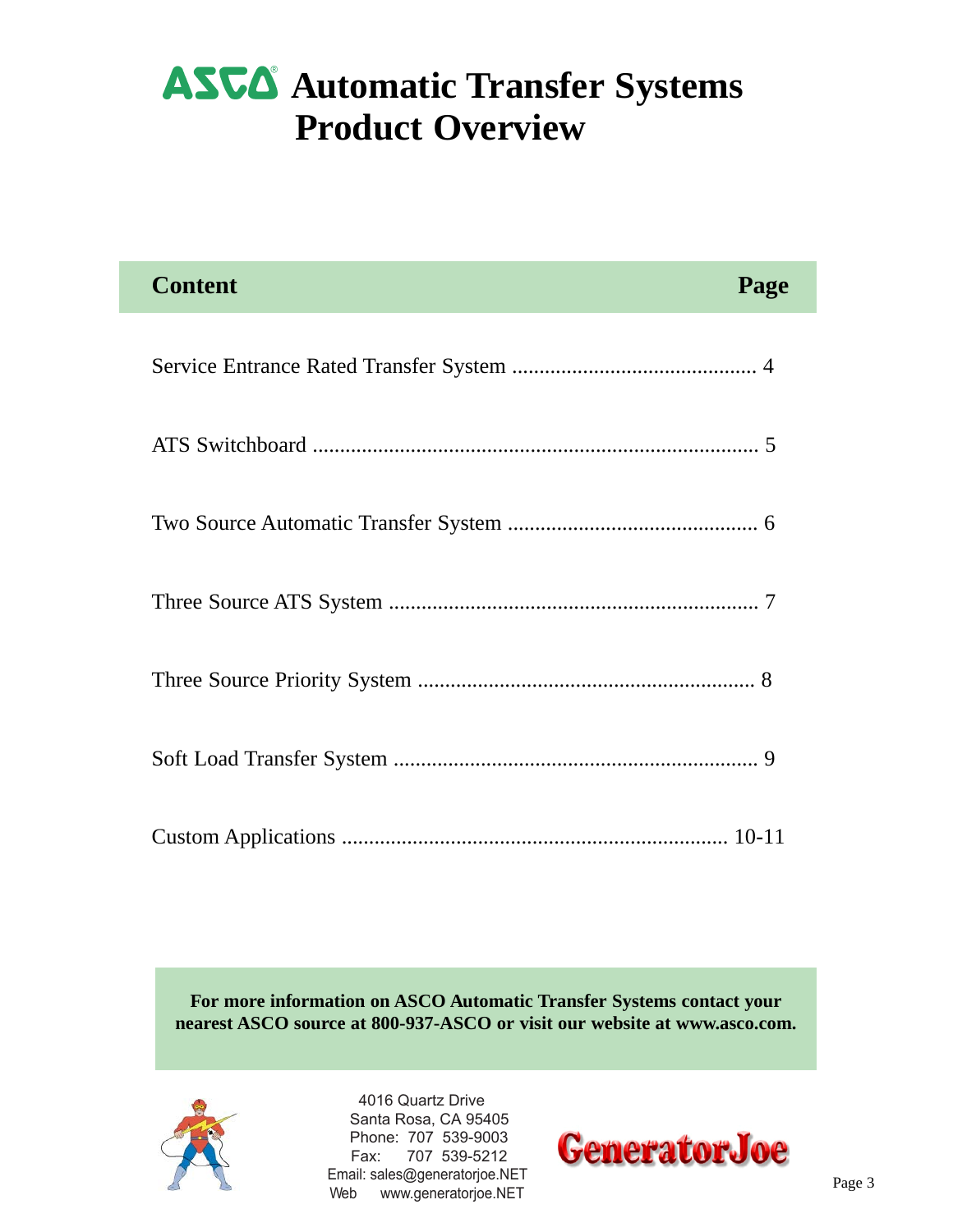### **ASUA** Service Entrance Rated Transfer System

ASCO service entrance rated transfer systems are designed for automatic switching of loads between the utility source and an alternate source of power. The transfer system also contains a disconnect device on the normal source, plus a disconnect link on the utility neutral, and a disconnect link between neutral and ground. If the utility source is Y connected, the voltage is greater than 250 volts phase to neutral and the system continuous current is greater than 1000 amperes, the utility disconnect device will be equipped with ground fault trip.

Figure 3 shows a typical service entrance rated transfer system with a 1200 ampere automatic transfer switch and a 1200 ampere utility circuit breaker.



Fig. 3 Service entrance rated transfer system.





 4016 Quartz Drive Santa Rosa, CA 95405 Phone: 707 539-9003 Fax: 707 539-5212 Email: sales@generatorjoe.NET Web www.generatorjoe.NET

#### Fig. 4 One line diagram of the service entrance rated transfer system shown in figure 3.



- The utility disconnect device will be equipped with ground fault trip if the voltage between neutral and ground is greater than 250 volts, and the continuous current is greater than 1000 amperes.
- Disconnect link for the utility neutral bus.
- Disconnect link between the neutral bus and the ground bus.
- Meets all NEC requirements for service entrance rating, and is labeled to UL 891 standards.
- Available up through 4000 amperes using ASCO 940, 962, 434, 436 and ASCO's new 7000 series automatic transfer switches.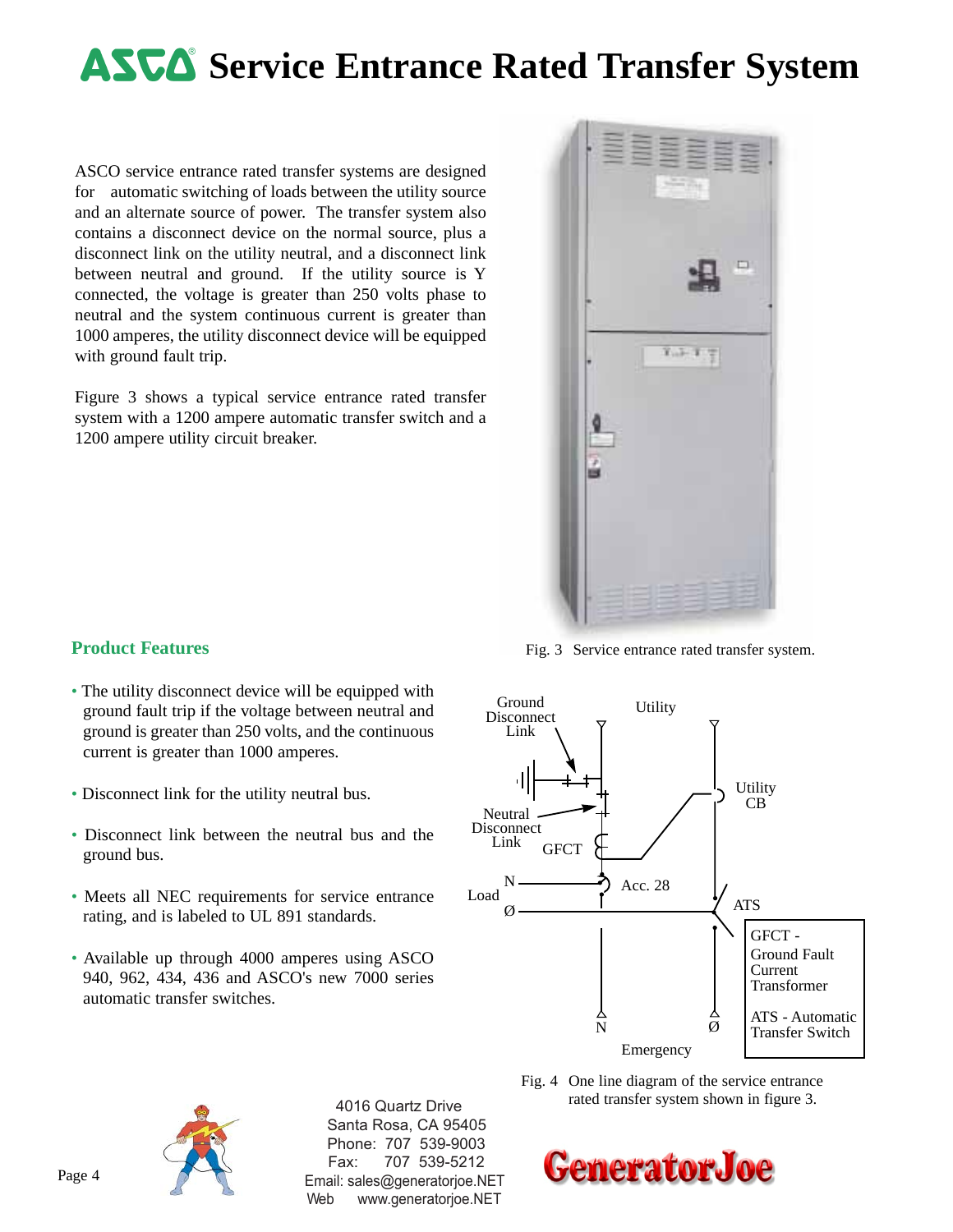# **ASCA** ATS Switchboards

An automatic transfer switchboard is a switchboard containing two or more automatic transfer switches in a common line-up. The switchboard shown in figure 5 contains two ASCO 962, 2000 ampere, automatic transfer bypass-isolation switches with circuit breakers on the normal and load side of each switch. An ammeter and voltmeter are also located on the load side of each switch.



Fig. 5 Automatic transfer switchboard.

- Connects multiple automatic transfer switches together in a common switchboard.
- Optional normal and/or emergency circuit breakers for overcurrent protection.

- Optional distribution circuit breakers of the size and type to meet customer load requirements.
- Optional instrument meters for normal, emergency, or load for local monitoring.
- Designs can be provided with a UL 891 Label containing up through a 10,000 ampere main bus.
- Utilizes ASCO 940, 962, 434, 436 and ASCO's new 7000 series automatic transfer switches.



Fig. 6 One line diagram of the automatic transfer switchboard shown in figure 5.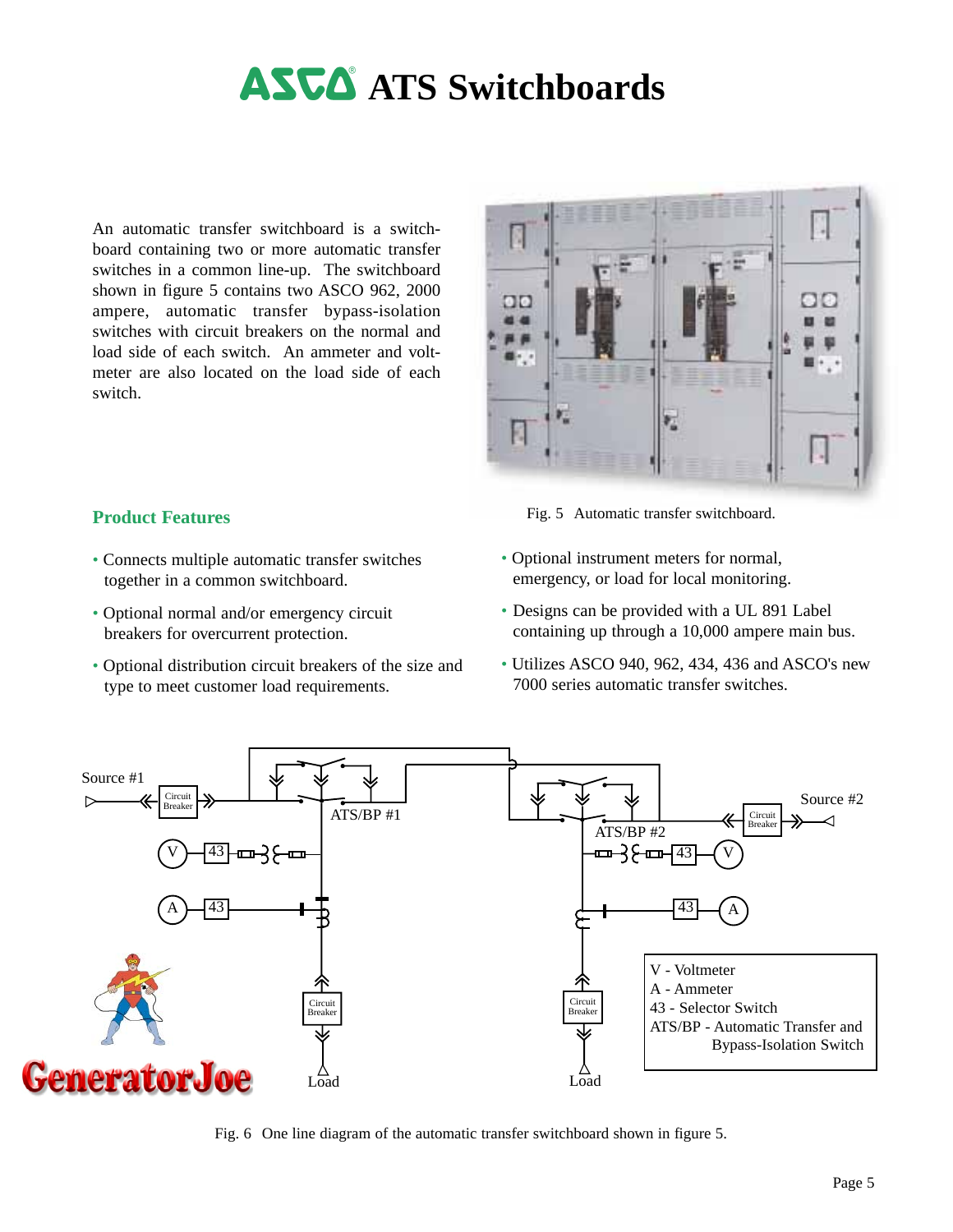# **ASUA** Two Source Automatic Transfer System

ASCO two-source systems are designed for automatic switching of loads between the utility source and an alternate source of power. Upon the loss of the utility power source, the system provides an automatic start signal to the alternate source of power. Once the alternate source has reached proper voltage and frequency, the system transfers the critical load from the utility source to the alternate power source. When normal power is restored the controls will retransfer the load to the utility and signal shutdown of the alternate power source after allowing a cooldown period.

ASCO two-source systems include an automatic transfer switch, plus any or all of the following options; automatic engine starting controls, overcurrent protection for both emergency and normal sources, instrument meters, status annunciation, and audible alarm. The systems are designed to NEMA switchboard construction and are labeled to UL 891 standards.

These systems can be designed for top cable entrance, bottom cable entrance or bus duct connections.

The system shown in figure 7 contains a 1200 ampere closed transition automatic transfer switch with a 1200 ampere utility circuit breaker, multi-purpose meter, reverse power relay, and an alarm horn.

#### **Product Features**

- Normal, emergency, and/or load circuit breakers.
- Protective relaying (as required).
- Optional instrument meters for normal, emergency, or load for local monitoring.
- Designs are based on NEMA and UL 891 standards.
- Optional engine start control logic and/or load control logic.
- Designs available up to 4000 amperes utilizing ASCO 940, 962, 434, 436 and ASCO's new 7000 series automatic transfer switches.



 4016 Quartz Drive Santa Rosa, CA 95405 Phone: 707 539-9003 Fax: 707 539-5212 Email: sales@generatorjoe.NET Web www.generatorjoe.NET



Fig. 7 Two source system with main circuit breaker, protective relaying and and automatic transfer switch rated 1200 amperes.



Fig. 8 One line diagram of the two source automatic transfer system shown in figure 7.

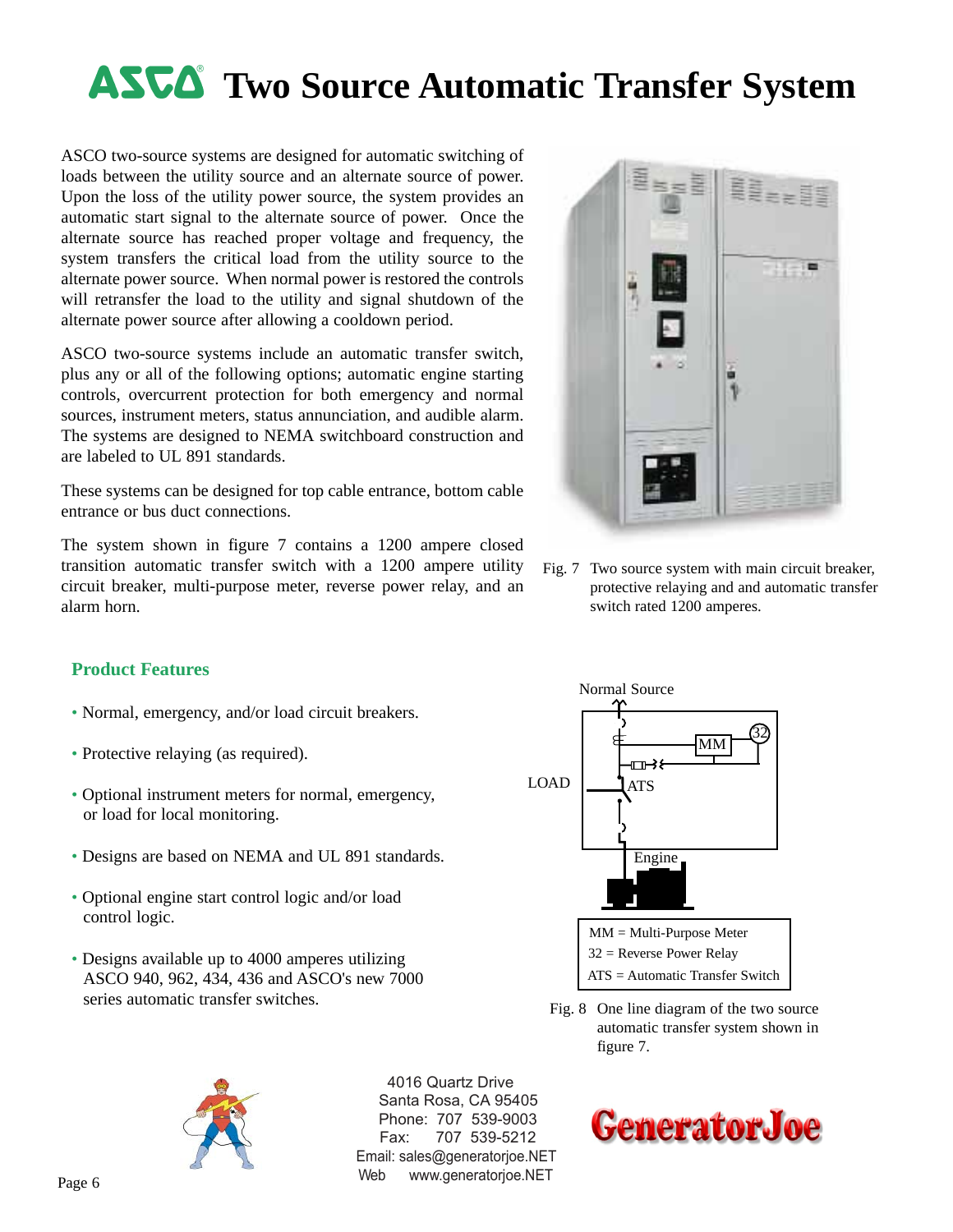# **ASCA** Three Source **Automatic Transfer System**

ASCO three-source systems are similar to ASCO twosource systems except that a second alternate power source is added to back up the first if that power source fails. Upon the loss of the utility power source, the system provides all necessary controls to start both alternate power sources. The critical loads are automatically transferred to the first alternate power source that achieves acceptable voltage and frequency. The second alternate power source is then automatically shutdown after a time delay and cooldown period. If the first alternate power source fails, the second alternative power source will be automatically re-started and the load will be transferred from the first alternative power source to the second alternative power source. When the normal power is restored, the controls automatically retransfer the load to the utility power source.

Figure 9 shows a three source automatic transfer system with two 940 automatic transfer switches and three distribution circuit breakers for feeding critical loads.



Fig. 9 Three source automatic transfer system.

#### **Product Features**

- Control logic for selecting between the alternative power sources.
- Normal, emergency, and/or load circuit breakers.
- Protective relaying (as required).
- Optional instrument meters for normal, emergency, or load for local monitoring.
- Designs are based on NEMA and UL 891 standards.
- Optional engine start control logic and/or load control logic.
- Designs available up to 4000 amperes utilizing ASCO 940, 962, 434, 436 and ASCO's new 7000 series automatic transfer switches.



 4016 Quartz Drive Santa Rosa, CA 95405 Phone: 707 539-9003 Fax: 707 539-5212 Email: sales@generatorjoe.NET Web www.generatorjoe.NET



ATS = Automatic Transfer Switch

Fig. 10 One line diagram of the three source automatic transfer system shown in figure 9.

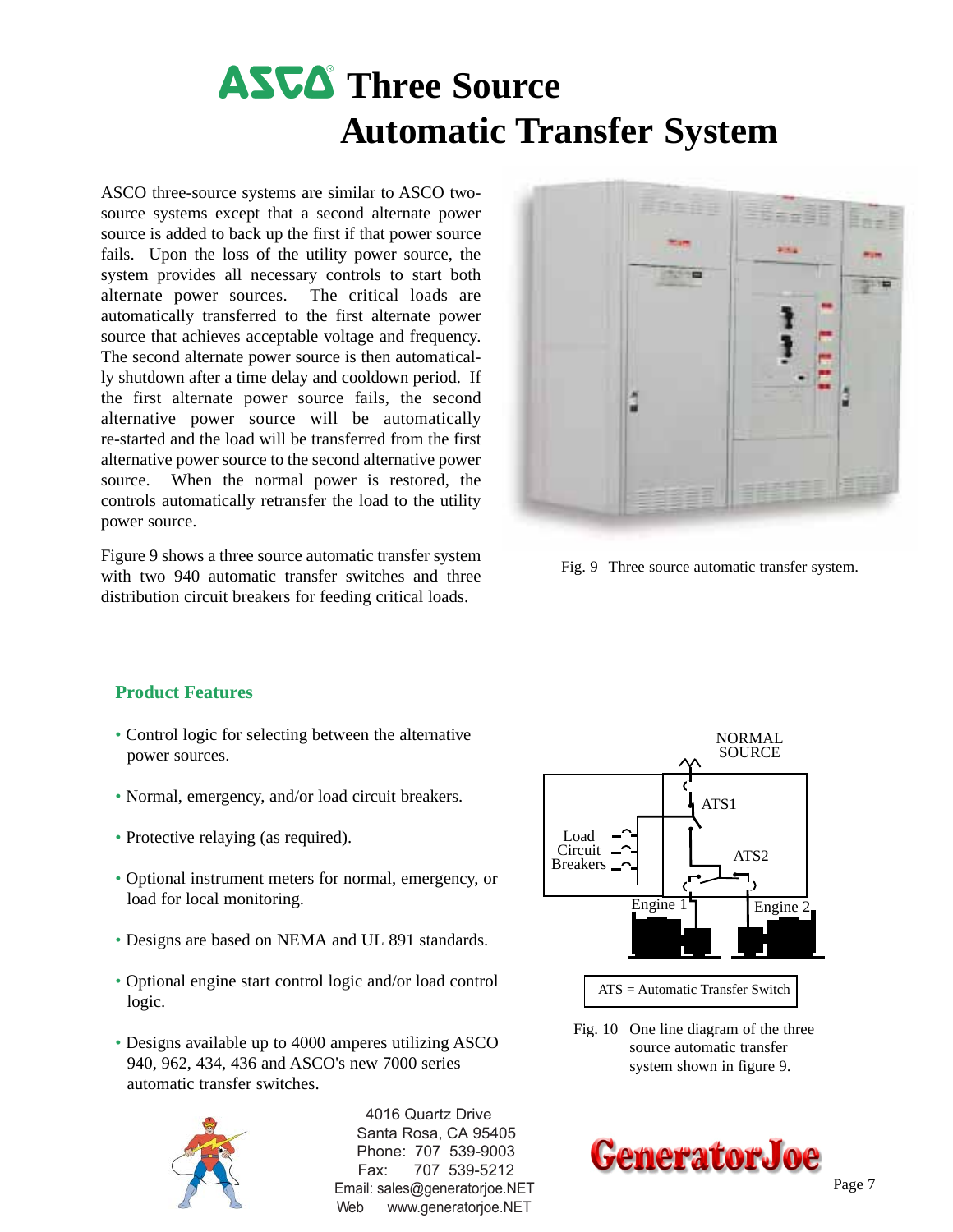# **ASCA** Three Source Priority System



Fig. 11 Three source priority system.

ASCO three-source priority systems are similar to the ASCO three-source systems except they protect two critical loads rather than one critical load. Upon the loss of the utility power source, the system provides all necessary controls to start both alternative power sources. The most critical load is transferred to the first alternate power source that achieves acceptable voltage and frequency. The second most critical load is then transferred to the second alternate power source when it achieves acceptable voltage and frequency. If the alternate power source feeding the most critical load should fail, the most critical load would be transferred to the second alternate power source and the second most critical load would be shed. When the utility power source is restored, the system controls automatically retransfer the loads to the utility and both alternate power sources are run for a cooldown period and then shutdown.

Figure 11 shows a three source priority system containing a priority selector transfer switch (ATS-2) and seven distribution circuit breakers. ATS-1 and ATS-2 are wall mounted automatic transfer switches and are not shown in this line-up.

- Priority selector transfer switch.
- Control logic for selecting between alternate power sources
- Normal, emergency, and/or load circuit breakers.
- Protective relaying (as required).
- Optional instrument meters for normal, emergency, or load for local monitoring.
- Designs are based on NEMA and UL 891 standards.
- Optional engine start control logic and/or load control logic.
- Designs available up through 4000 amperes utilizing ASCO 940, 962, 434, 436 and ASCO's new 7000 series automatic transfer switches.







Fig. 12 One line diagram of the three source priority system shown in figure 11.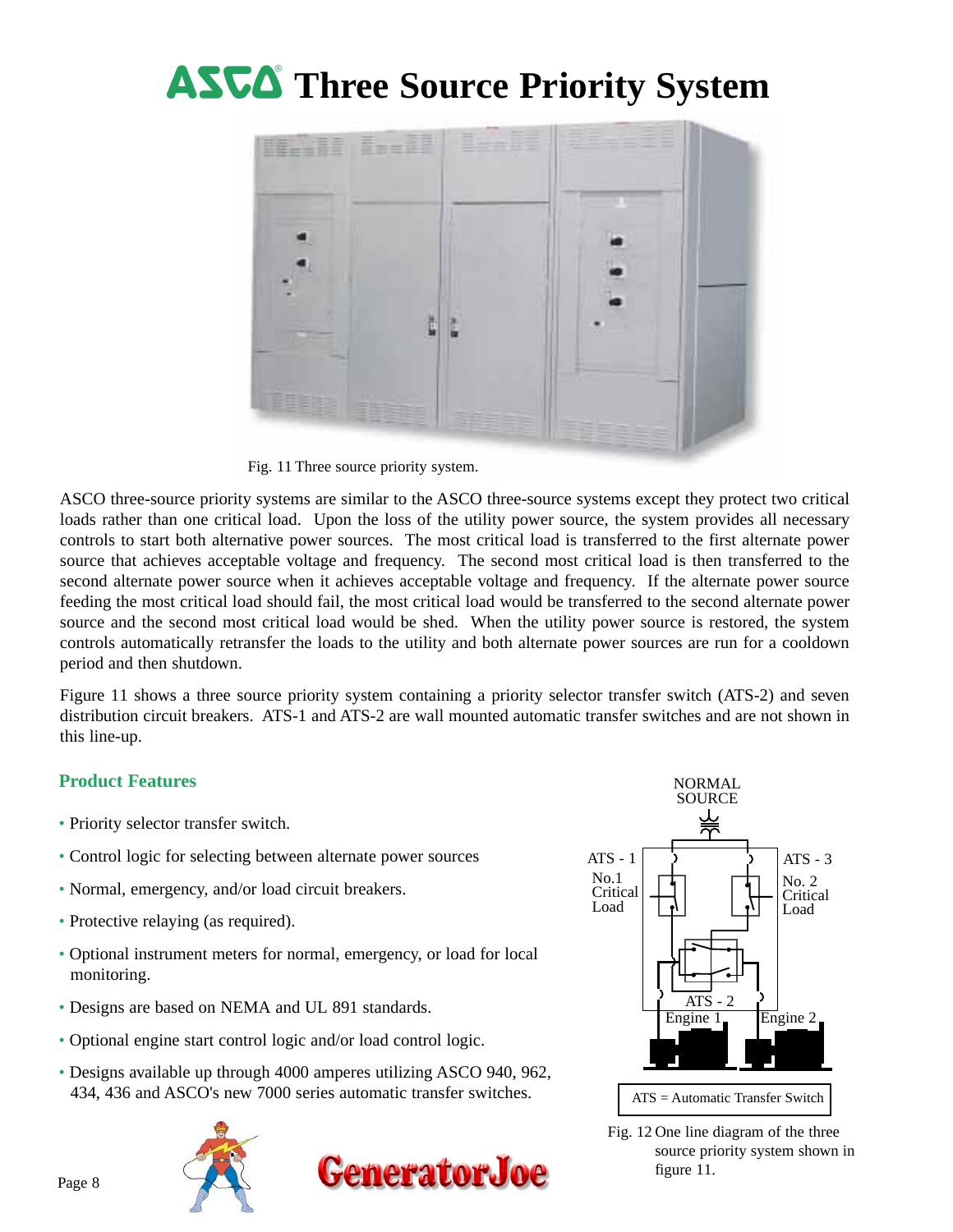## **ASCA** Soft Load Transfer System

ASCO soft load closed transition transfer switches provide a make-beforebreak transfer of a building load from a utility power source to an alternate power source. This system automatically brings the engine generator into synchronism with the utility source, then gradually shifts the load from the utility to the engine generator with virtually no voltage or frequency fluctuations.

Figure 13 shows a typical soft load transfer system containing an ASCO closed transition transfer switch.

- Open or closed transition transfer between normal and emergency.
- Emergency or peak shave mode of operation.
- Engine start control logic and load control logic.
- Available configurations include either an ASCO 434, 436 or ASCO's new 7000 Series closed transition transfer switches through 4000 amperes. The transfer system configuration can also accommodate power circuit breakers.
- Normal and emergency circuit breakers can be provided when using a transfer switch for overcurrent protection.
- Full manual paralleling operation (standard).
- Protective relaying (as required).
- Optional instrument meters for normal, emergency, or load for local monitoring.
- Designs are based on NEMA and UL 891 standards.



Fig. 13 Soft load transfer system.

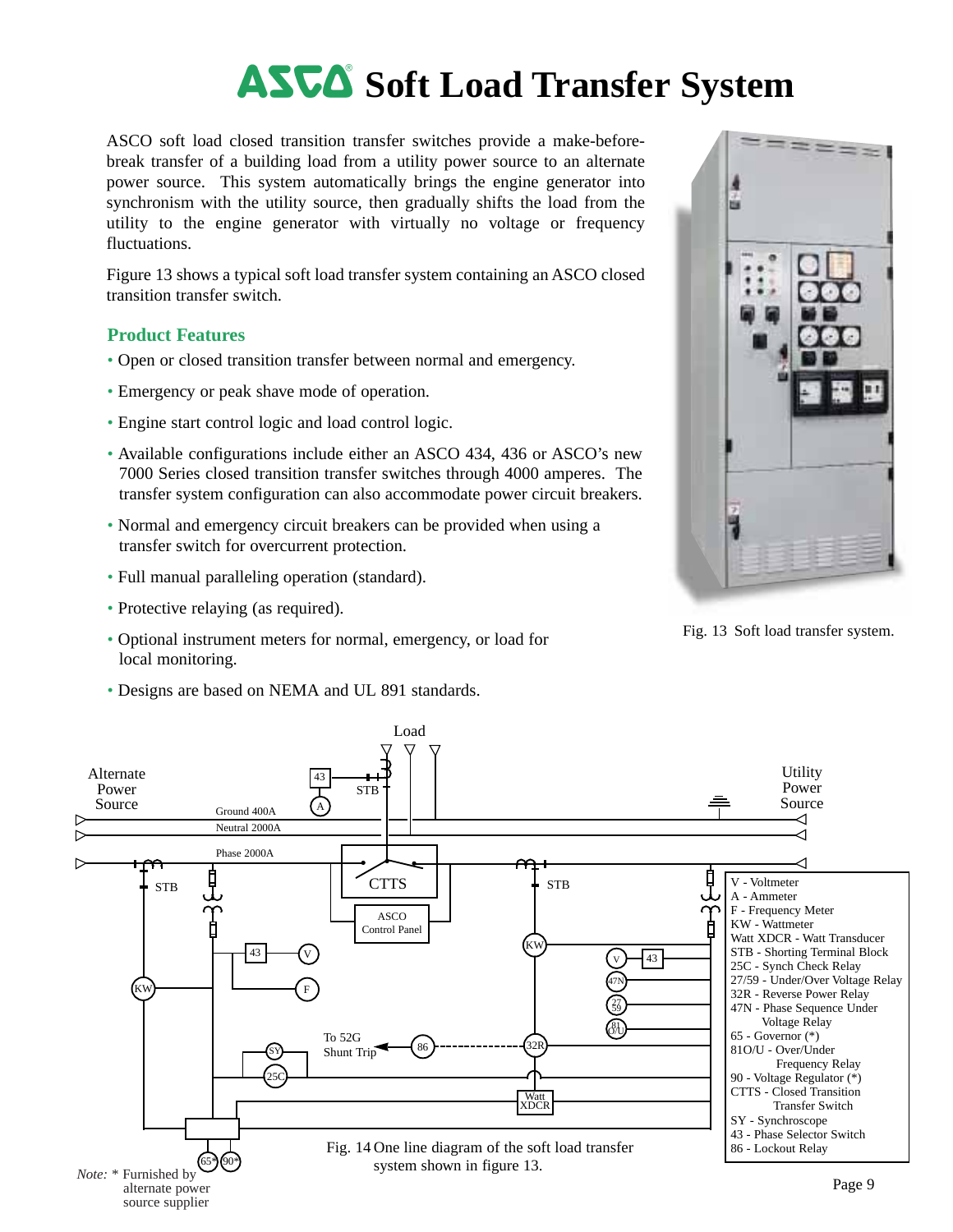# **ASCA** Custom Applications



Fig. 15 Selective load system.

#### **Selective Load System**

Selective load systems allow one load at a time to be operated when normal power fails. The system uses the minimum amount of auxiliary power for operation so the alternate power source can be sized for only one load at a time. The selective load system can be designed to handle any number of loads in any combination of sizes to suit the customers needs.

The only interfacing between the ASCO selective load system and the load controls are power cables.

The system can be used with any electrical load application where only one load out of a number of loads are to be operated from the alternate power source at one time. A typical application is with multiple banks of elevators when you want to enable only one elevator at a time to operate under emergency conditions.

The system can be supplied with a separate control panel, which allows loads to be selected from a remote location.

Figure 15 shows a typical selective load system with transfer switches for five loads. The control panel has a selector switch and position indication of each load.

#### **Transfer Switch with Distribution System**

Transfer switches can be provided with normal and emergency circuit breakers for overcurrent protection, plus any combination of distribution circuit breakers, bolted pressure switches, or fusible disconnect switches.

Figure 16 shows a switchboard containing a circuit breaker on the normal source of the automatic transfer switch plus a distribution panelboard of molded case circuit breakers to protect critical downstream loads. The cubicle on the left end of the system provides monitoring and control of the distribution system.



 4016 Quartz Drive Santa Rosa, CA 95405 Phone: 707 539-9003 Fax: 707 539-5212 Email: sales@generatorjoe.NET Web www.generatorjoe.NET



Fig. 16 Transfer switch with distribution.